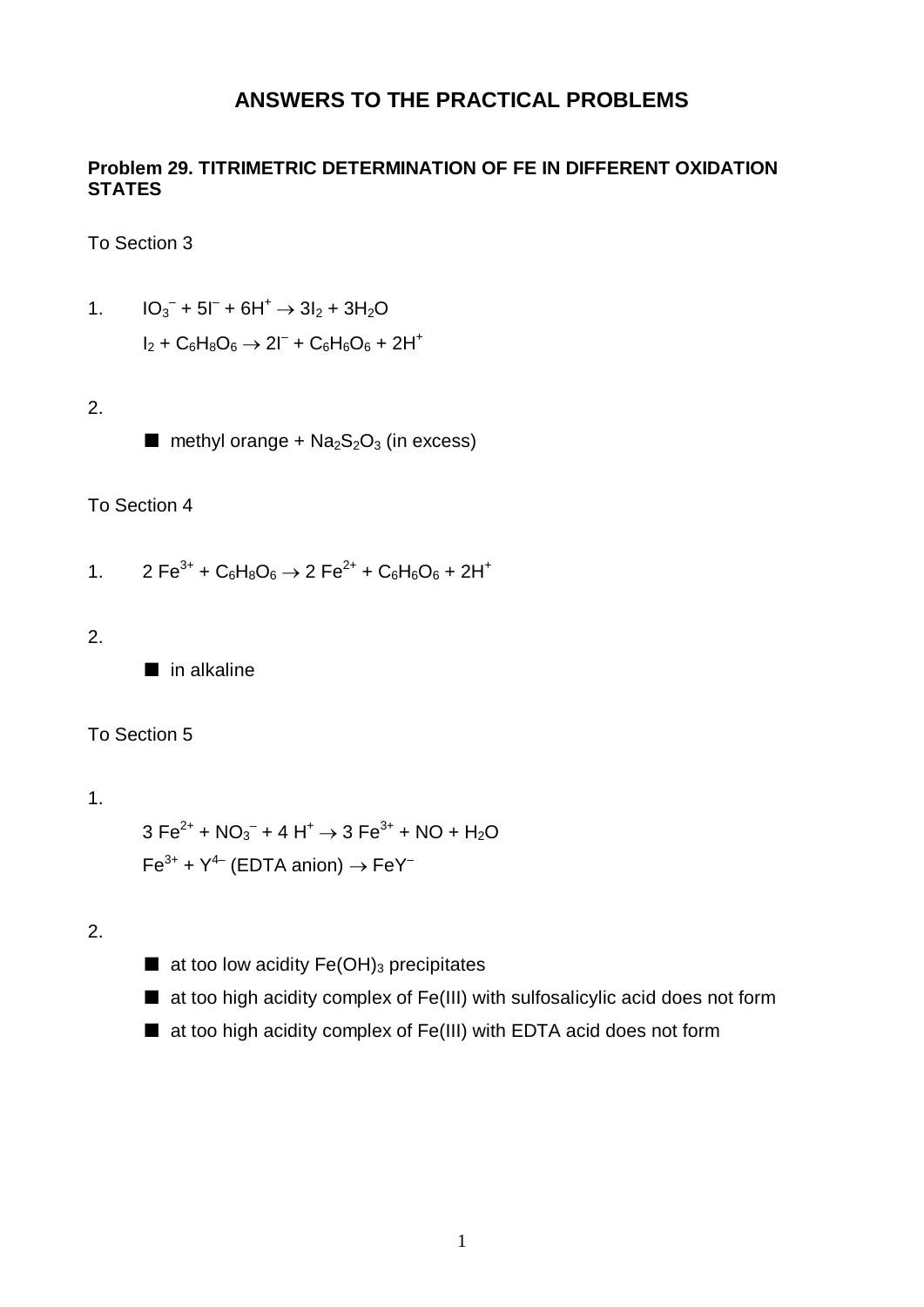#### **Problem 30. ASYMMETRIC AUTOCATALYSIS – THE NUMERICAL EXPERIMENT**

3. The more the initial chiral asymmetry the earlier kinetic curves separate from each other.

4. Reversible stages are not necessary for amplification of chiral asymmetry.

5. These reactions are not necessary for amplification of chiral asymmetry.

6. In a closed system amplification of chiral asymmetry is not possible. In an open system the essential stages are  $(3) - (5)$ .

### **Problem 31. OSCILLATING REACTIONS**

1. The reaction mechanism is very complex and consists of many steps and parallel ways. The net equation of the reaction is

$$
KIO3 + CH2(COOH)2 \rightarrow KI + HCOOH + 2CO2 + H2O,
$$
 (1)

the steps are

$$
10_3^{\circ} + 51^{\circ} + 611^{\circ} \rightarrow 31_2 + 311_20 \tag{2}
$$

$$
I_2 + 5H_2O_2 \rightarrow 2HIO_3 + 4H_2O \tag{3}.
$$

Thus, iod-derivatives are the catalysts of the oscillating process.

The addition of  $AgNO<sub>3</sub>$  eliminates  $I<sup>-</sup>$  ion from reaction, so oscillations become slower and then stop.

2. BrO<sub>3</sub><sup>-</sup> is a stronger oxidizing agent than  $IO_3^-$ , so oscillation frequency will increase and visual observation would become more difficult.  $H_2O_2$  oxidizes  $I_2$  to  $IO_3^-$  ion.

3. I<sup>-</sup> ion interacts with one of the reagents according to equation (2), so adding I<sup>-</sup> will decrease the oscillation frequency and increase the oscillation period.

4. Transition metal ions participate in oscillation reaction:

$$
10Mn^{2+} + 21O_3^- + 12H^+ \rightarrow I_2 + 10Mn^{3+} + 6H_2O \tag{4}
$$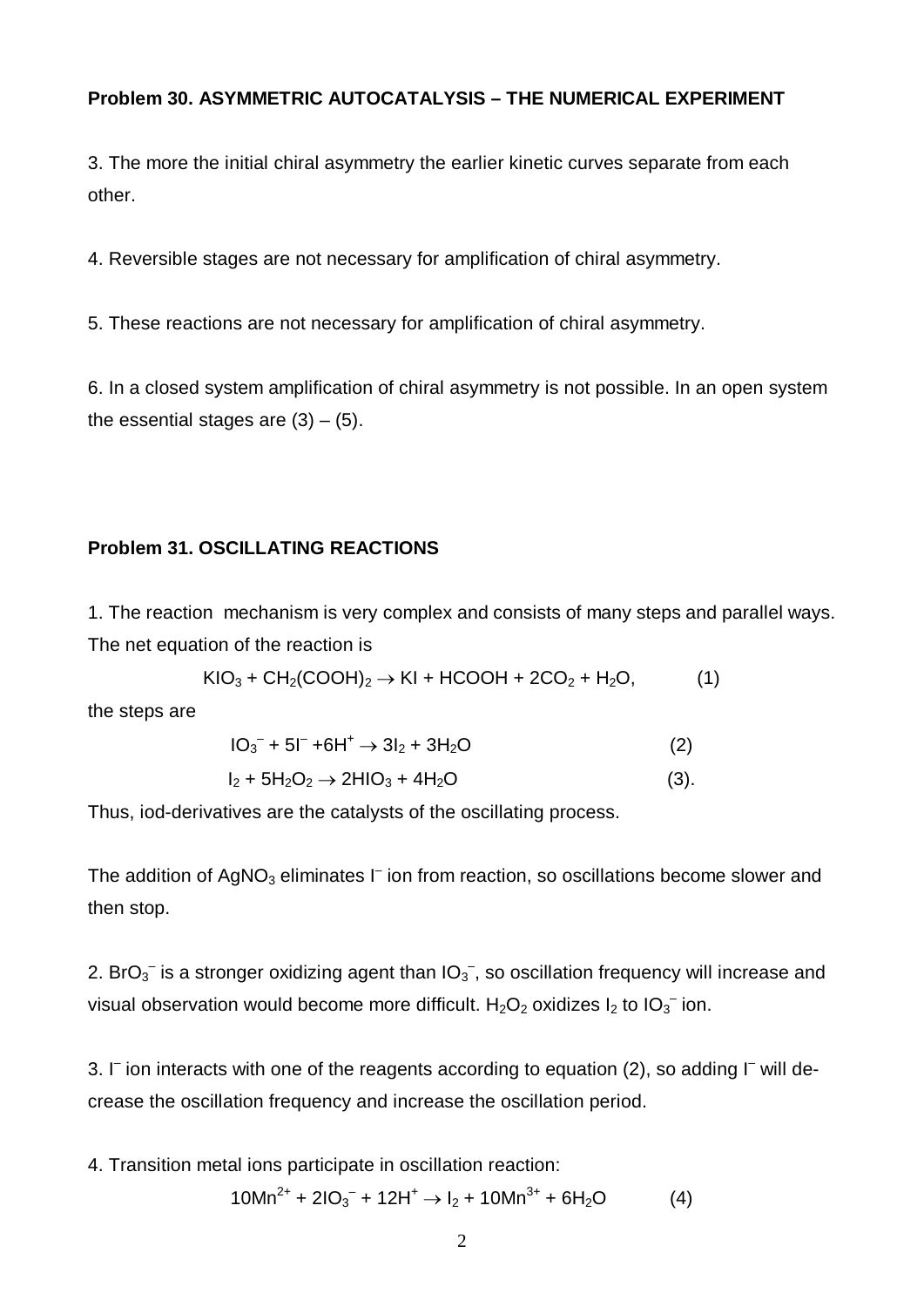and next

$$
6Mn^{3+}
$$
+ CH<sub>2</sub>(COOH)<sub>2</sub> + 2H<sub>2</sub>O  $\rightarrow$  6Mn<sup>3+</sup> + HCOOH + 2CO<sub>2</sub> + 6H<sup>+</sup> (5)

or

$$
4Mn^{3+} + ICH(COOH)_2 + 2H_2O \to 4Mn^{3+} + HCOOH + 2CO_2 + 5H^+ + I^-
$$
 (6).

 $Co<sup>2+</sup>$  is not oxidized by iodate-ion,  $Fe<sup>3+</sup>$  is not a strong oxidizing agent and does not oxidize malonic acid. Redox process  $TI^{3+} \rightarrow TI^{+}$  involves two-electron transfer so it is very slow.

## **Problem 32. DETERMINATION OF THE ACIDITY CONSTANT OF BROMOCRESOL BLUE (3′,3′′,5′,5′′-TETRABROMO-M-CRESOLSULFONEPHTHALEIN, BCB)**

1. 
$$
A_{HA} = \varepsilon_{HA}lc
$$
  $A_A = \varepsilon_A lc$   $A = (\varepsilon_{HA} [HA^{-}] + \varepsilon_A [A^{2-}])l$ 

2. 
$$
[HA^{-}] = c \frac{[H^{+}]}{[H^{+}] + K_{a2}} \qquad [A^{2-}] = c \frac{K_{a2}}{[H^{+}] + K_{a2}}
$$

Therefore (see expressions above)

$$
A = A_{\text{HA}} \frac{[H^+] }{[H^+] + K_{a2}} + A_{\text{A}} \frac{K_{a2}}{[H^+] + K_{a2}}
$$

3. 
$$
A - A_{HA} = (A_A - A_{HA}) \frac{K_{a2}}{[H^+] + K_{a2}}
$$
  
 $A_A - A = (A_A - A_{HA}) \frac{[H^+]}{[H^+] + K_{a2}}$ 

Thus,

$$
K_{a2} = [H^+] \frac{A - A_{HA}}{A_A - A}
$$

4. a) No. If  $\varepsilon_{HA} = \varepsilon_A (= \varepsilon)$ , then at any pH  $A = (\varepsilon [HA^-] + \varepsilon [A^{2-}])/ = \varepsilon Ic = A_{HA} = A_A$ . Calculation of *Ka*2 is not possible.

b) Total concentration (*c*) of the dye.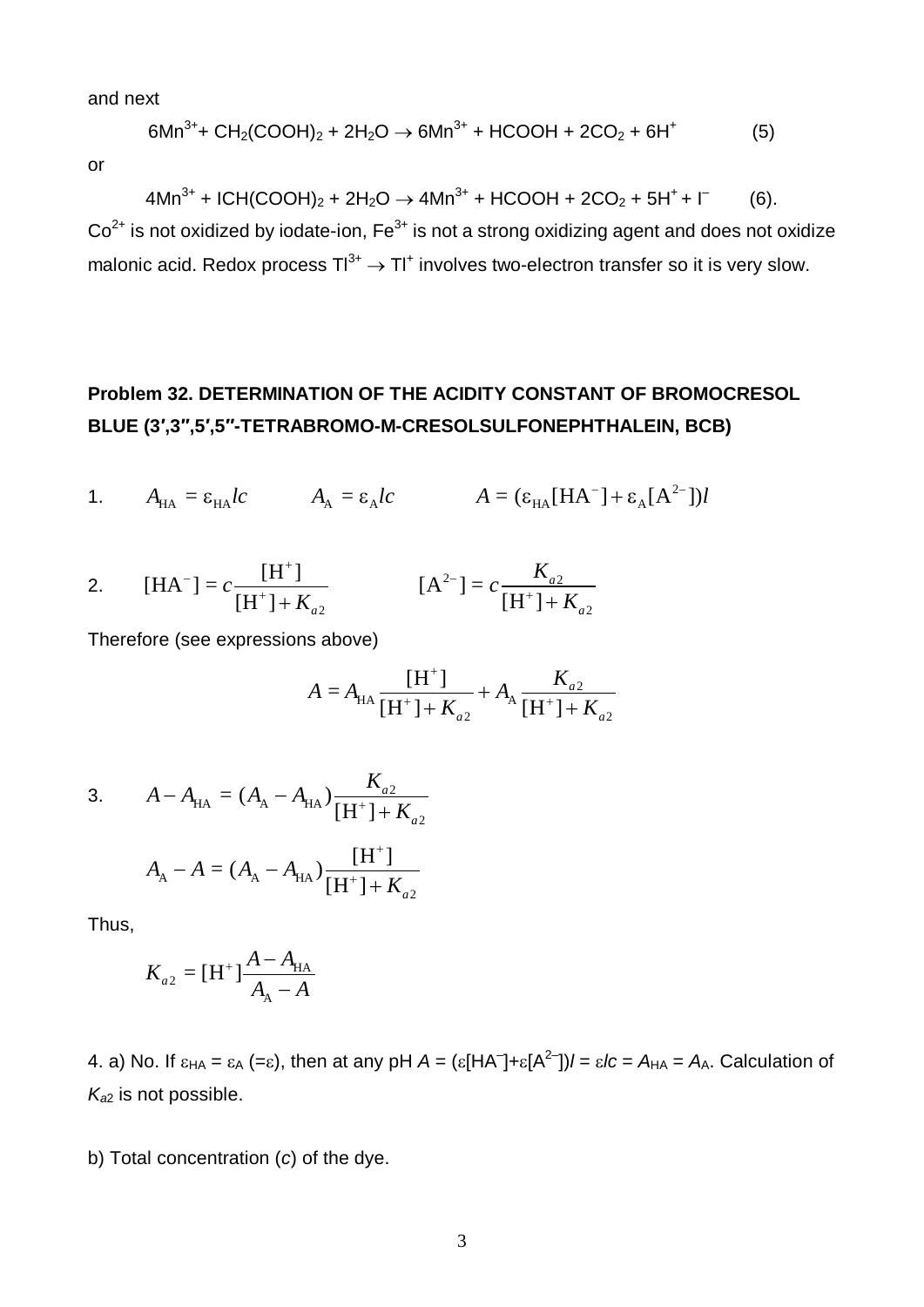#### **Problem 33. ACID ORANGE 7**

**1-2**. The most apparent functional group in the dye molecule which can account for pHdependent changes is a phenolic hydroxyl. Thus, the compound is a weak acid, which can be deprotonated under weakly alkaline conditions. Actually, pH-range in which the transformation takes place is within 7.5-8.5. As phenolate oxygen is a stronger donor than hydroxy-group, the color deepens upon the addition of a base (from yellow-orange to reddish).



However, somebody might take into consideration that all azo-dyes are protonated at nitrogen atom of the azo-group under strongly acidic conditions. In fact, only those azo-dyes which contain amino groups are useful as indicators in the acidic region, but phenolic dyes should also be protonated below pH 1, though this transition is not practically useful. *Therefore*, *this idea can only be regarded as a secondary optional answer*.

**3-4.** When choosing how to correctly assemble some azo-dye molecule, the most important criterion is a weak electrophilicity of diazonium salts which can react only with such electron-rich benzene derivatives as amines or phenolates. Therefore, in the case of chrisoidine the choice is unambiguous to involve the coupling between benzenediazonium and *m*-phenylenediamine. The orientation rules suggest the only possible site for the attack (position 6). Position 2 is not attacked due to sterical hindrance.

The azo-coupling with amines is usually done under mildly acidic conditions.